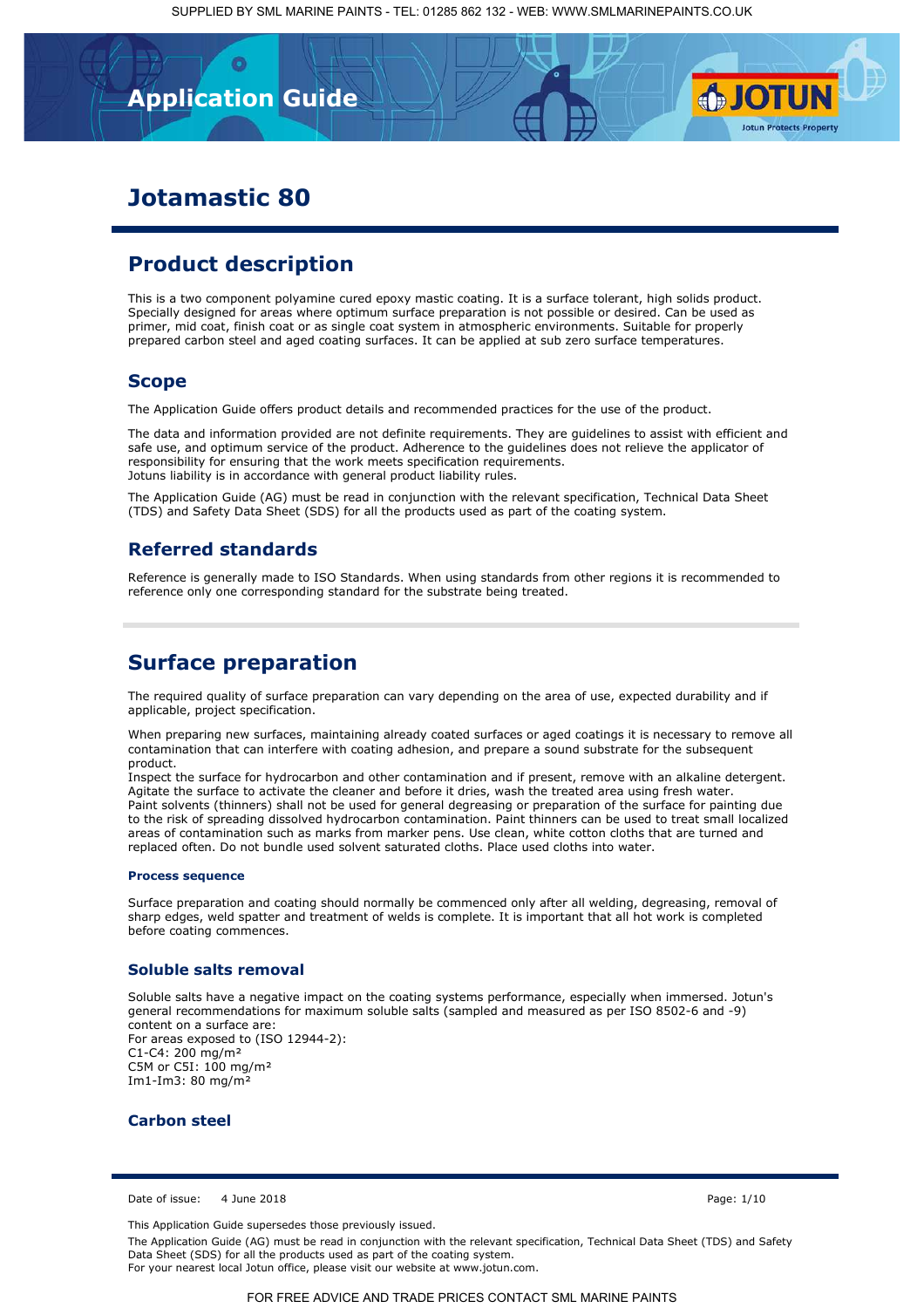

#### **Initial rust grade**

The steel shall preferably be Rust Grade A or B (ISO 8501-1). It is technically possible to apply the coating to rust grades C and D, but it is practically challenging to ensure specified film thickness on such a rough surface, hence risk of reduced lifetime of the coating system. When steel of Rust Grade C or D is coated, the frequency of inspection and testing should be increased. For steel with Rust Grades C or D, contact your nearest Jotun office for advice.

### **Metal finishing**

For areas in corrosivity category C1 to C4 (ISO 12944-2) all irregularities, burrs, slivers, slag and spatter on welds, sharp edges and corners shall conform to minimum grade P2 (ISO 8501-3) Table 1, or as specified. All edges shall have a rounded radius of minimum 2 mm subjected to three pass grinding or equally effective method.

For areas in corrosivity category C5 the requirement is conformance to grade P3 (ISO 8501-3) Table 1. Defective welds shall be replaced and treated to an acceptable finish before painting. Temporary welds and brackets shall be ground to a flat finish after removal from the parent metal.

#### **Pitting repair**

Pittings in steel can be difficult to cover fully with most coatings. In some areas it is practically feasible to use filler to fill pittings. This should then be done either after the initial surface preparation or after application of first coat.

### **Abrasive blast cleaning**

#### **Cleanliness**

After pre-treatment is complete, the surface shall be dry abrasive blast cleaned to Sa 2 (ISO 8501-1) using abrasive media suitable to achieve a sharp and angular surface profile.

#### **Surface profile**

Recommended surface profile 30-85 µm, grade Fine to Medium G (ISO 8503-2).

#### **Abrasive media quality**

The selected abrasive must be compatible with both the surface to be blast cleaned and the specified coating system. The abrasive shall meet specifications as per relevant parts of ISO 11124 (Specification for metallic blast-cleaning abrasives), or ISO 11126 (Specification for non-metallic blast-cleaning abrasives). It should be sampled and tested as per relevant parts of ISO 11125 (metallic abrasives) or ISO 11127 (non-metallic abrasives). Dry storage of abrasive and shelter for blasting pots is necessary to prevent equipment becoming clogged with damp abrasive.

All abrasive blast media used should be new and not recirculated, with the exception of Steel Grit. If this is utilized the circulation process must include a cleaning process.

#### **Compressed air quality**

The supply of clean air to blasting pots must be secured to avoid contamination of abrasive and thereby of blast [cleaned surfaces. Compressors must be fitted with sufficient traps for oil and water. It is also recommended to fit](https://www.smlmarinepaints.co.uk/primers/jotamastic-range/jotamastic-80)  two water separators at the blasting machine to ensure a supply of moisture-free air to the abrasive chamber.

#### **Dust contamination**

At the completion of abrasive blasting the prepared surface shall be cleaned to remove residues of corrosion products and abrasive media, and inspected for surface particulate contamination. Maximum contamination level is rating 2 (ISO 8502-3) as per Figure 1. Dust size no greater than class 2.

## **Hand and Power Tool Cleaning**

**Power tool cleaning**

Date of issue: 4 June 2018 Page: 2/10

This Application Guide supersedes those previously issued.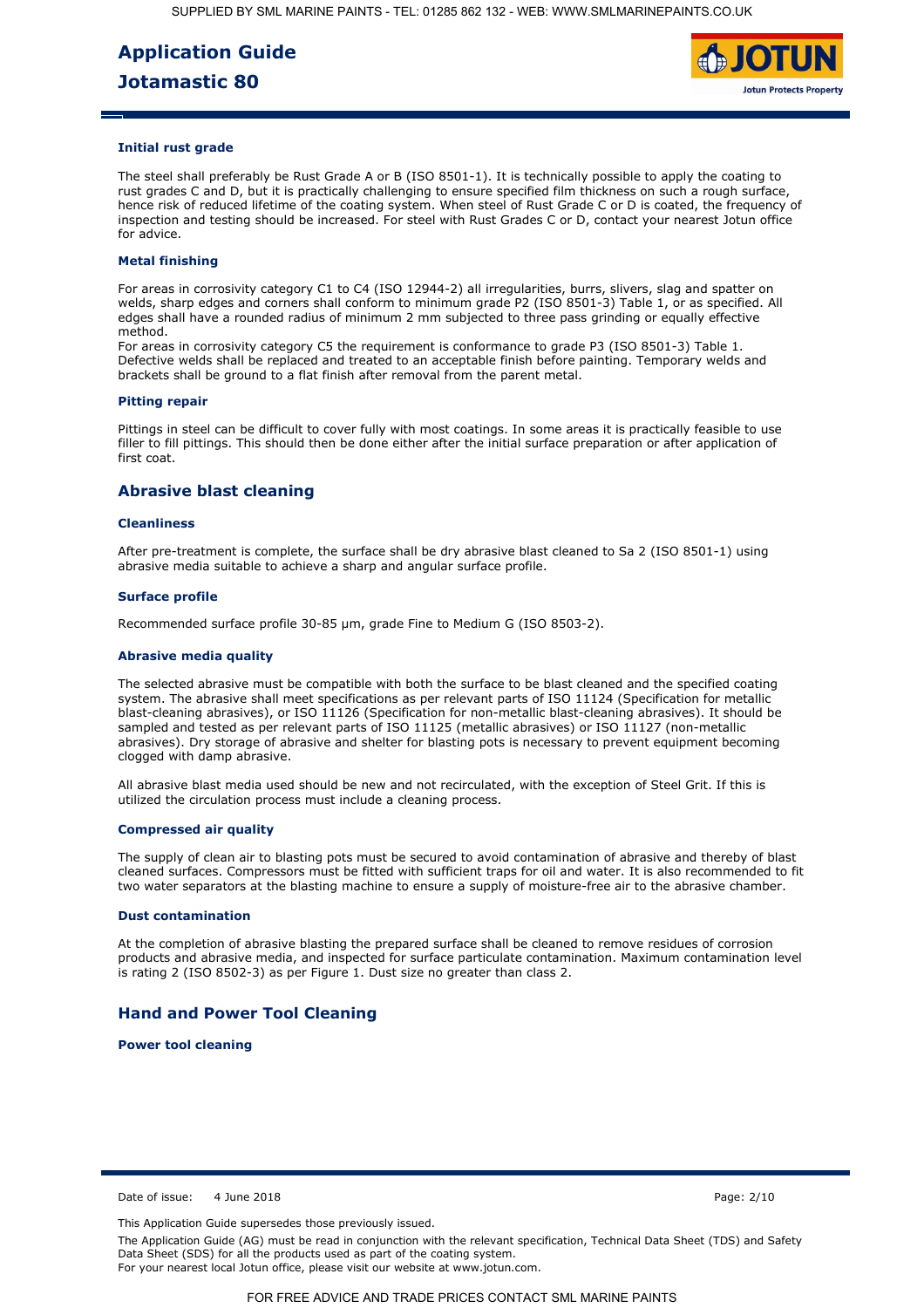

Surfaces to be coated shall be prepared by mechanical preparation methods to minimum St 2 (ISO 8501-1). Suitable methods are disc grinding, hand sanding or hand wire brushing. Ensure the surface is free from mill scale, residual corrosion, failed coating and is suitable for painting. If power wire brushing is used, care should be taken not to polish the metal surface, as this can reduce adhesion of the coating. The surface should appear rough and mat.

Overlapping zones to intact coating shall have all leading edges feathered back by sanding methods to remove all sharp leading edges and establish a smooth transition from the exposed substrate to the surrounding coating. Consecutive layers of coating shall be feathered to expose each layer and new coating shall always overlap to an abraded existing layer. Abrade intact coatings around the damaged areas for a minimum 100 mm to ensure a mat, rough surface profile, suitable for over coating.

### **Water jetting**

High pressure water jetting surface preparation refers to ISO 8501-4, for substrates previously coated either with a full coating system (surface DC A, DC B, DC C) or shop primer (surface DP I and DP Z). The surface definition for existing coating (DC) refers to the degree of coating breakdown according to ISO 4628. It is important before considering hydro jetting, to ensure that the specified coating system is compatible with the existing coating system. High pressure water jetting does not remove mill scale or create surface roughness, and is only useful for surfaces with an initial roughness suitable for the subsequent coat.

Optimum performance is achieved with preparation grade Wa 2 (ISO 8501-4). Minimum preparation grade is Wa 1. For DP I and DP Z surface Wa 2 is accepted.

Maximum accepted grade of flash rust for any preparation is FR M (ISO 8501-4).

Alternatively minimum approved preparation grade is SSPC-SP WJ-2/ NACE WJ-2, Very thorough cleaning. Maximum accepted flash rust grade is Moderate (M).

### **Coated surfaces**

### **Verification of existing coatings including primers**

When the surface is an existing coating, verify with technical data sheet and application guide of the involved products, both over coatability and the given maximum over coating interval.

#### **Over coating**

High pressure water jetting surface preparation refers to ISO 8501-4, for substrates previously coated either with a full coating system (surface DC A, DC B, DC C) or shop primer (surface DP I and DP Z). The surface definition for existing coating (DC) refers to the degree of coating breakdown according to ISO 4628. It is important before considering hydro jetting, to ensure that the specified coating system is compatible with the existing coating system. High pressure water jetting does not remove mill scale or create surface roughness, and is only useful for surfaces with an initial roughness suitable for the subsequent coat.

#### **Shop primers**

Shop primers are accepted as temporary protection of steel plates and profiles. Refer to the technical data sheet for the generic types accepted. Certain standards require pre-approval of the shop primer as part of a complete system. Contact your nearest Jotun office for specific system compatibility. Before being overcoated the shop primer must be fully cured, clean, dust free, dry and undamaged. Inorganic zinc shop primers must be free of zinc salts (white rust).

Corroded and damaged areas must be blast cleaned to minimum Sa 1 (ISO 8501-1).

# **Application**

## **[Acceptable environmental conditions - before and during application](https://www.smlmarinepaints.co.uk/primers/jotamastic-range/jotamastic-80)**

Before application, test the atmospheric conditions in the vicinity of the substrate for the dew formation according to ISO 8502-4.

#### **Standard grade**

| Air temperature       | $10 - 60$ °C |  |
|-----------------------|--------------|--|
| Substrate temperature | $10 - 60$ °C |  |

Date of issue: 4 June 2018 Page: 3/10

This Application Guide supersedes those previously issued.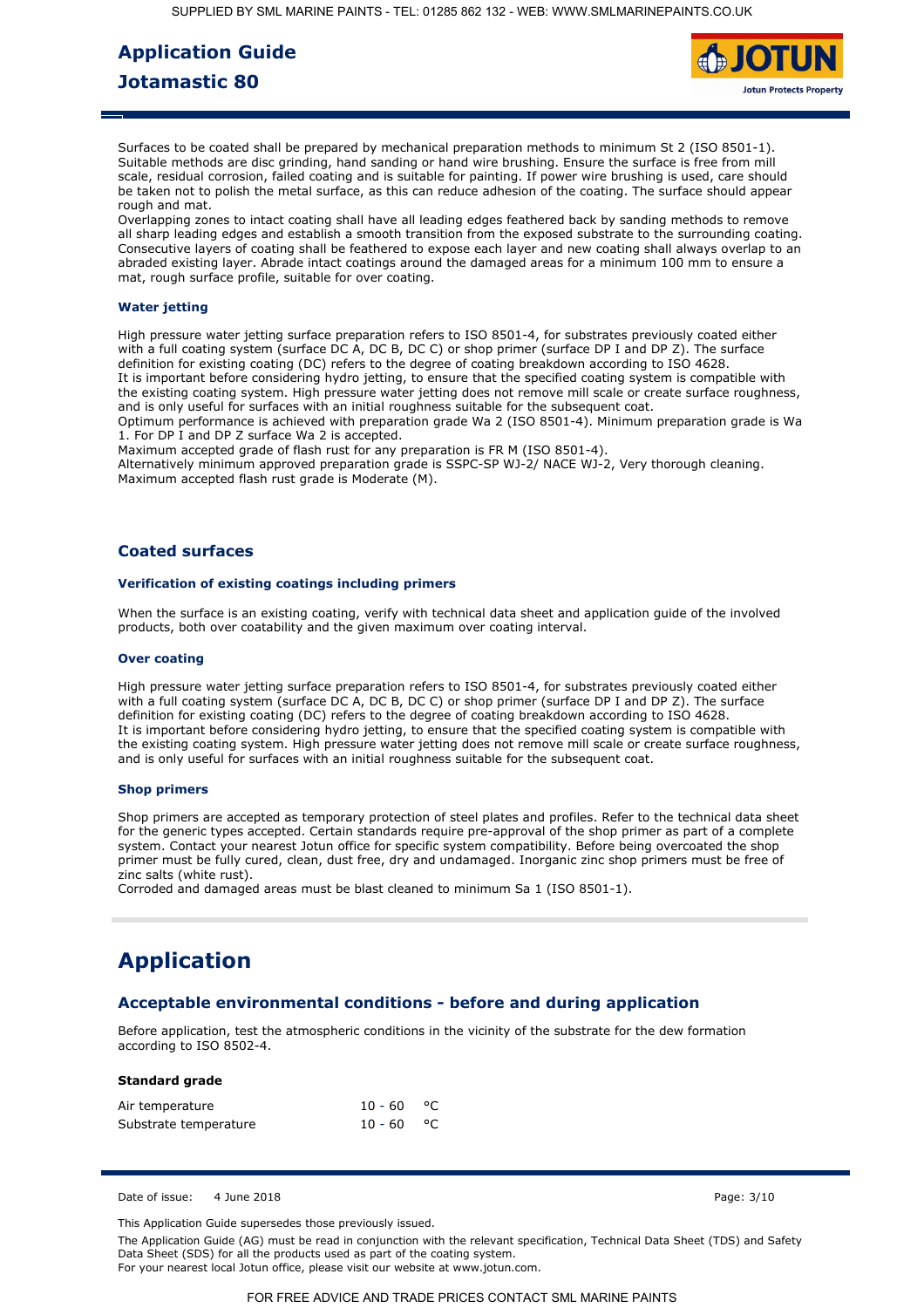

| Relative Humidity (RH) | $10 - 85$ %  |               |  |
|------------------------|--------------|---------------|--|
| Winter grade           |              |               |  |
| Air temperature        | $-5 - 60$ °C |               |  |
| Substrate temperature  | -5 - 60      | ೀ             |  |
| Relative Humidity (RH) | 10 - 85      | $\frac{0}{0}$ |  |

The following restrictions must be observed:

• Only apply the coating when the substrate temperature is at least 3 °C (5 °F) above the dew point

- Do not apply the coating if the substrate is wet or likely to become wet
- Do not apply the coating if the weather is clearly deteriorating or unfavourable for application or curing
- Do not apply the coating in high wind conditions

## **Product mixing**

Independent on substrate temperature the minimum temperature of the mixed base and curing agent is 10 °C. [Lower temperature may require additional thinner to reach correct application viscosity. Additional thinner gives](https://www.smlmarinepaints.co.uk/primers/jotamastic-range/jotamastic-80)  lower sag resistance and slower curing. If addition of thinner is required, this shall be done after mixing of the two components.

### **Product mixing ratio (by volume)**

## **STANDARD GRADE**

| Jotamastic 80 Comp A             | 7 part(s)    |
|----------------------------------|--------------|
| Jotamastic 80 STD Comp B         | 1 part $(s)$ |
| <b>WINTER GRADE</b>              |              |
| Jotamastic 80 Comp A             | 4 part $(s)$ |
| Jotamastic 80 Wintergrade Comp B | 1 part $(s)$ |

#### **Induction time and Pot life**

| <b>Paint temperature</b>   | 23 °C           |
|----------------------------|-----------------|
| <b>Standard grade</b>      |                 |
| Induction time<br>Pot life | $10$ min<br>2 h |
| Winter grade               |                 |
| Pot life                   | 1 <sub>h</sub>  |

The temperature of base and curing agent is recommended to be 18 °C or higher when the product is mixed.

## **Thinner/Cleaning solvent**

Thinner: Jotun Thinner No. 17

Date of issue: 4 June 2018 **Page: 4/10** Page: 4/10

This Application Guide supersedes those previously issued.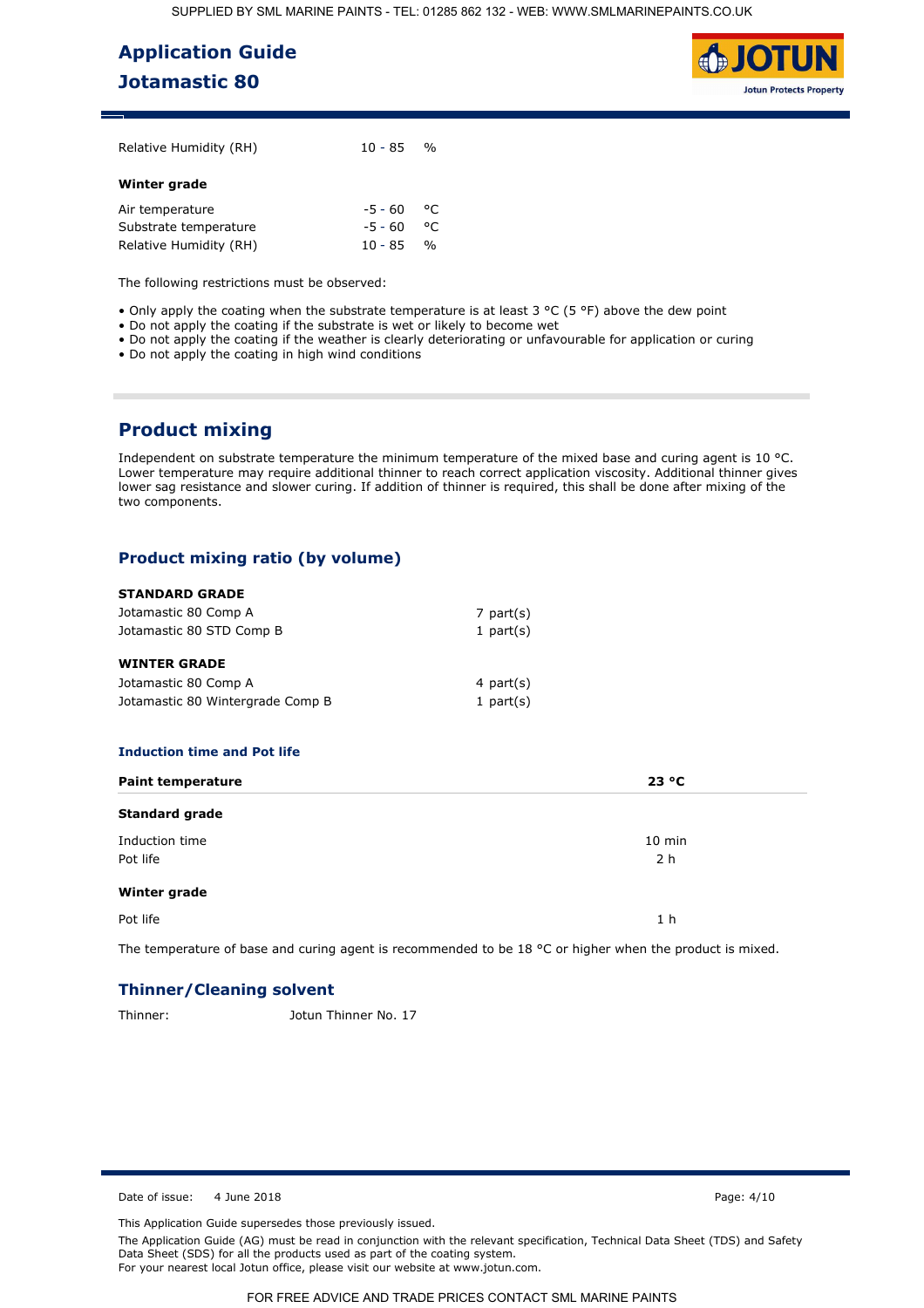

## **Application data**

## **Spray application**

### **Airless Spray Equipment**

| Pump ratio (minimum) :          | 42:1             |
|---------------------------------|------------------|
| Pressure at nozzle (minimum) :  | 150 bar/2100 psi |
| Nozzle tip (inch/1000):         | 19-25            |
| Nozzle output (litres/minute) : | $1.5 - 2.6$      |
| Filters (mesh) :                | 70               |

[Several factors influence, and need to be observed to maintain the recommended pressure at the nozzle. Among](https://www.smlmarinepaints.co.uk/primers/jotamastic-range/jotamastic-80)  factors causing pressure drop are:

- extended hoses or hose bundles

- extended hose whip-end line

- small internal diameter hoses

- high paint viscosity

- large spray nozzle size

- inadequate air capacity from compressor

- incorrect or clogged filters

# **Film thickness per coat**

#### **Typical recommended specification range**

### **STANDARD GRADE**

| Dry film thickness         |  | 75 - 200 µm                  |  |
|----------------------------|--|------------------------------|--|
| Wet film thickness         |  | 95 - 250 um                  |  |
| Theoretical spreading rate |  | $10.7 - 4$ m <sup>2</sup> /l |  |

### **WINTER GRADE**

| Dry film thickness         |  | 75 - 200 um  |                               |
|----------------------------|--|--------------|-------------------------------|
| Wet film thickness         |  | 105 - 280 um |                               |
| Theoretical spreading rate |  |              | $9.6 - 3.6$ m <sup>2</sup> /l |

This product can be applied up to 50 % higher than maximum specified film thickness without loss of technical properties.

### **Film thickness measurement**

#### **Wet film thickness (WFT) measurement and calculation**

To ensure correct film thickness, it is recommended to measure the wet film thickness continuously during application using a painter's wet film comb (ISO 2808 Method 1A). The measurements should be done as soon as possible after application.

Fast drying paints may give incorrect (too low) readings resulting in excessive dry film thickness. For multi layer physically drying (resoluble) coating systems the wet film thickness comb may give too high readings resulting in too low dry film thickness of the intermediate and top coats.

Use a wet-to-dry film calculation table (available on the Jotun Web site) to calculate the required wet film thickness per coat.

### **Dry film thickness (DFT) measurement**

Date of issue: 4 June 2018 Page: 5/10

This Application Guide supersedes those previously issued.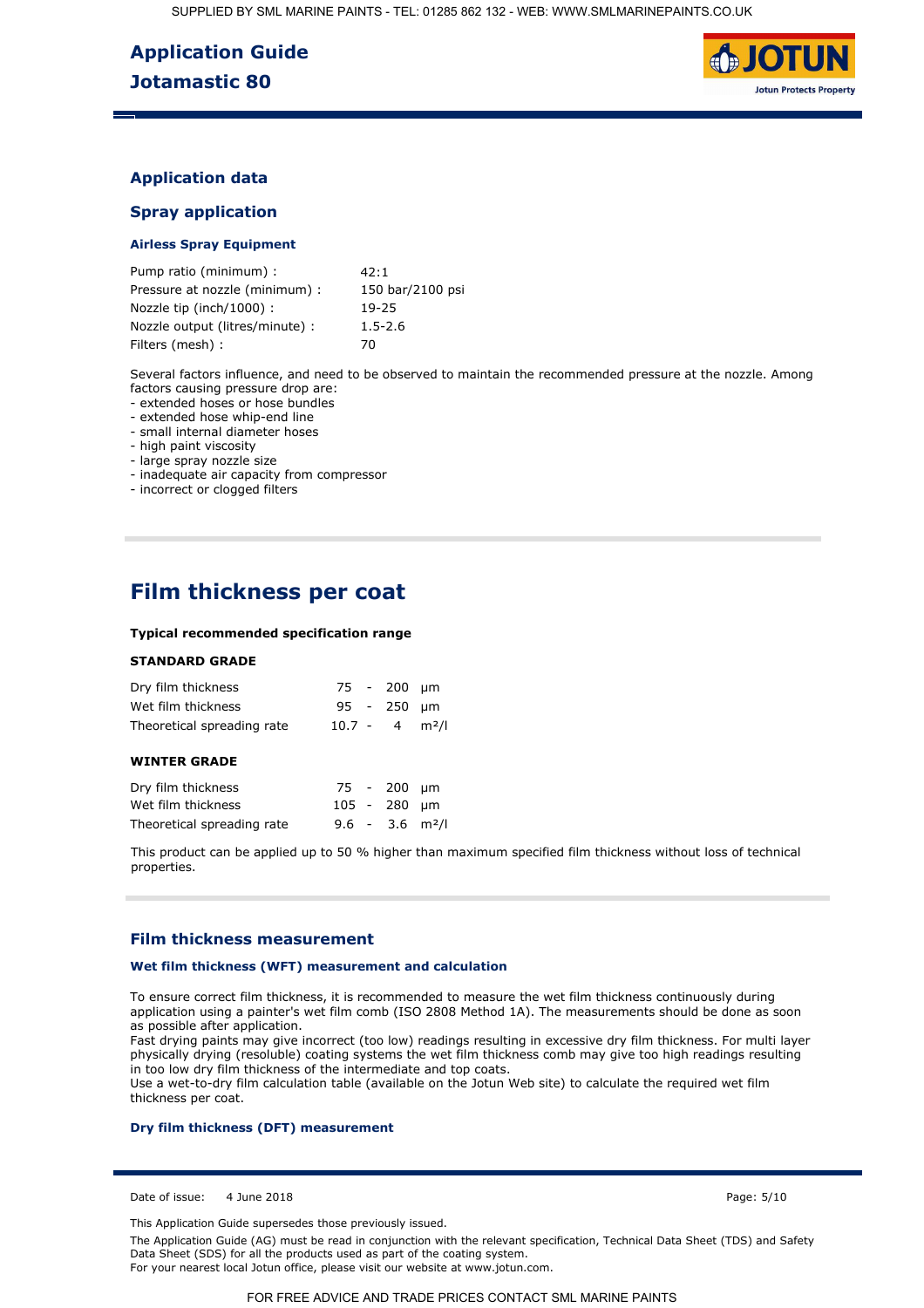

When the coating has cured to hard dry state the dry film thickness can be checked to SSPC PA 2 or equivalent standard using statistical sampling to verify the actual dry film thickness. Measurement and control of the WFT and DFT on welds is done by measuring adjacent to and no further than 15 cm from the weld.

#### **Ventilation**

Sufficient ventilation is very important to ensure proper drying/curing of the film.

#### **Coating loss**

The consumption of paint should be controlled carefully, with thorough planning and a practical approach to reducing loss. Application of liquid coatings will result in some material loss. Understanding the ways that [coating can be lost during the application process, and making appropriate changes, can help reducing material](https://www.smlmarinepaints.co.uk/primers/jotamastic-range/jotamastic-80)  loss.

Some of the factors that can influence the loss of coating material are:

- type of spray gun/unit used
- air pressure used for airless pump or for atomization
- orifice size of the spray tip or nozzle
- fan width of the spray tip or nozzle
- the amount of thinner added
- the distance between spray gun and substrate
- the profile or surface roughness of the substrate. Higher profiles will lead to a higher "dead volume"
- the shape of the substrate target
- environmental conditions such as wind and air temperature

# **Drying and Curing time**

| Substrate temperature     | $-5 °C$ | 0 °C            | $5^{\circ}C$    | $10 °C$ 23 °C   |                 | 40 °C          |
|---------------------------|---------|-----------------|-----------------|-----------------|-----------------|----------------|
| <b>STANDARD GRADE</b>     |         |                 |                 |                 |                 |                |
| Surface (touch) dry       |         |                 |                 | 8 h             | 4 h             | 2 <sub>h</sub> |
| Walk-on-dry               |         |                 |                 | 24 h            | 10 <sub>h</sub> | 4 h            |
| Dry to over coat, minimum |         |                 |                 | 24 h            | 10 <sub>h</sub> | 4 h            |
| Dried/cured for service   |         |                 |                 | 14 d            | 7 d             | 2d             |
| <b>WINTER GRADE</b>       |         |                 |                 |                 |                 |                |
| Surface (touch) dry       | 24 h    | 18 <sub>h</sub> | 12 <sub>h</sub> | 6 h             | 2.5h            |                |
| Walk-on-dry               | 48 h    | 26h             | 18 <sub>h</sub> | 12 <sub>h</sub> | 5 h             |                |
| Dry to over coat, minimum | 48 h    | 26 h            | 18 <sub>h</sub> | 12 <sub>h</sub> | 5 h             |                |
| Dried/cured for service   | 21d     | 14d             | 7 d             | 3 d             | 2d              |                |

Drying and curing times are determined under controlled temperatures and relative humidity below 85 %, and at average of the DFT range for the product.

Surface (touch) dry: The state of drying when slight pressure with a finger does not leave an imprint or reveal tackiness.

Walk-on-dry: Minimum time before the coating can tolerate normal foot traffic without permanent marks, imprints or other physical damage.

Dry to over coat, minimum: The recommended shortest time before the next coat can be applied.

Dried/cured for service: Minimum time before the coating can be permanently exposed to the intended environment/medium.

Date of issue: 4 June 2018 Page: 6/10

This Application Guide supersedes those previously issued.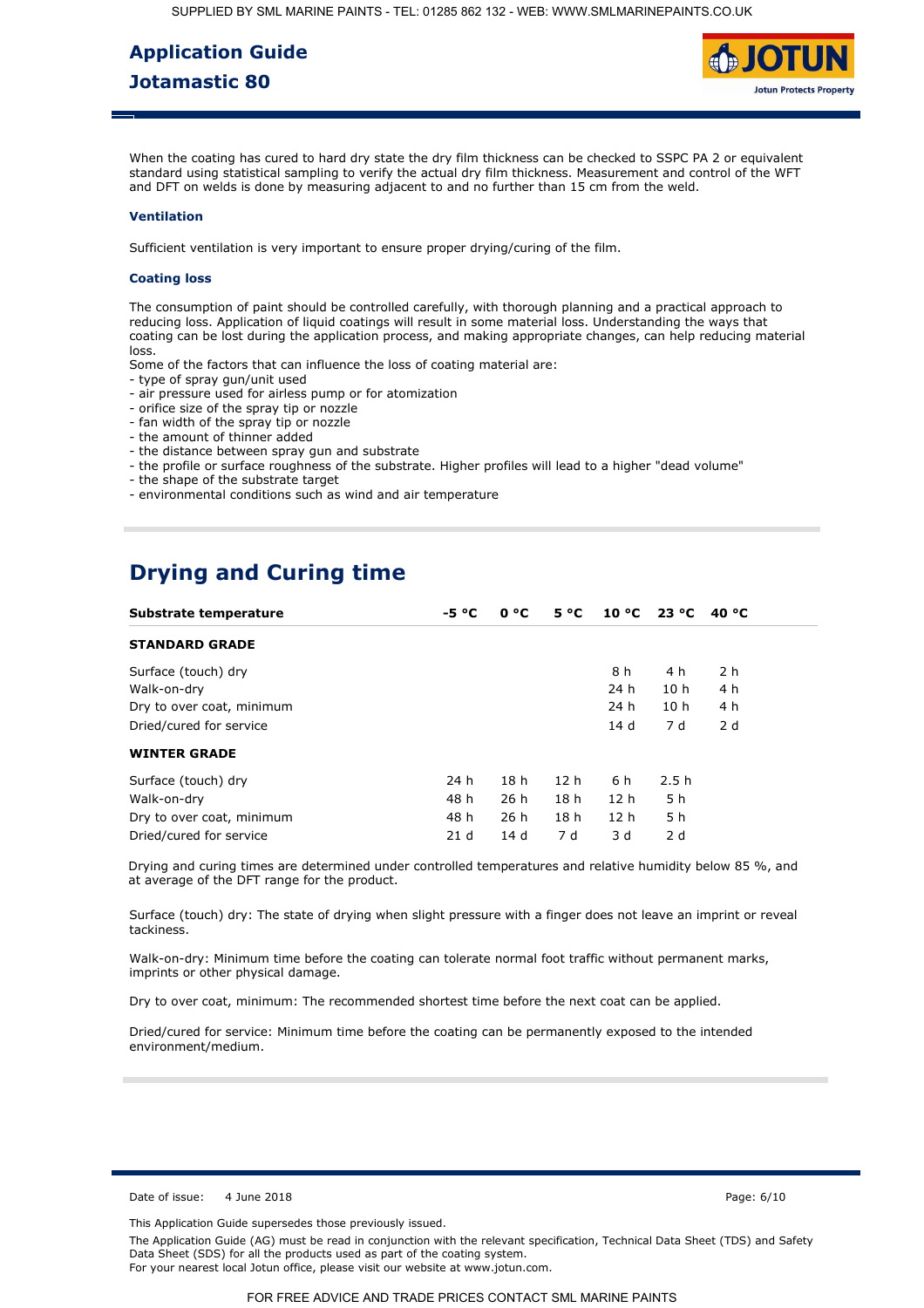

## **Maximum over coating intervals**

[Maximum time before thorough surface preparation is required. The surface must be clean and dry and suitable](https://www.smlmarinepaints.co.uk/primers/jotamastic-range/jotamastic-80)  for over coating. Inspect the surface for chalking and other contamination and if present, remove with an alkaline detergent. Agitate the surface to activate the cleaner and before it dries, wash the treated area by lowpressure water jetting to Wa 1 (ISO 8501-4) using fresh water.

If maximum over coating interval is exceeded the surface should in addition be carefully roughened to ensure good inter coat adhesion.

The referred intervals relate specifically to over coating with Jotun Performance Coating products.

At temperatures below 5 °C, Jotamastic 90 WG is the recommended primer for epoxy Passive Fire Protection.

### **Areas for atmospheric exposure**

| Average temperature during<br>drying/curing | $-5 °C$         | 0 °C  | $5^{\circ}C$    | $10^{\circ}$ C  | 23 °C | 40 °C                               |
|---------------------------------------------|-----------------|-------|-----------------|-----------------|-------|-------------------------------------|
| <b>Standard grade</b>                       |                 |       |                 |                 |       |                                     |
| <b>Itself</b>                               |                 |       |                 |                 |       | extended extended extended extended |
| acrylic                                     |                 |       | 10d             | 10d             | 7d    | 5d                                  |
| ероху                                       |                 |       | 3 mth           | 3 mth           | 3 mth | 2 mth                               |
| epoxy Passive Fire Protection               |                 |       | 21 <sub>d</sub> | 21d             | 21d   | 14d                                 |
| polyurethane                                |                 |       | 3 mth           | 3 mth           | 3 mth | 2 mth                               |
| epoxy mastic                                |                 |       |                 |                 |       | extended extended extended extended |
| Winter grade                                |                 |       |                 |                 |       |                                     |
| Itself                                      | 3 mth           | 3 mth | 3 mth           | 3 mth           | 3 mth | 2 mth                               |
| acrylic                                     | 14d             | 10d   | 7d              | 7 d             | 5d    | 1 <sub>d</sub>                      |
| epoxy                                       | 3 mth           | 3 mth | 3 mth           | 3 mth           | 3 mth | 2 mth                               |
| polyurethane                                | 10 <sub>d</sub> | 10d   | 10 <sub>d</sub> | 10 <sub>d</sub> | 7 d   | 5d                                  |
| epoxy mastic                                | 3 mth           | 3 mth | 3 mth           | 3 mth           | 3 mth | 2 mth                               |
| Areas for immersed exposure                 |                 |       |                 |                 |       |                                     |
| Average temperature during<br>drying/curing | $-5 °C$         | 0 °C  | $5^{\circ}C$    | $10^{\circ}$ C  | 23 °C | 40 °C                               |
| <b>Standard grade</b>                       |                 |       |                 |                 |       |                                     |
| Itself                                      |                 |       | 21d             | 18 <sub>d</sub> | 14d   | 14d                                 |
| epoxy                                       |                 |       | 21d             | 18 <sub>d</sub> | 14 d  | 14d                                 |
| vinyl epoxy                                 |                 |       | 10d             | 10d             | 7 d   | 5d                                  |
| epoxy mastic                                |                 |       | 21d             | 18 d            | 14 d  | 14 d                                |
|                                             |                 |       |                 |                 |       |                                     |

| Winter grade |      |      |     |      |     |     |
|--------------|------|------|-----|------|-----|-----|
| Itself       | 14 d | 10d  | 10d | 10 d | 7 d | 7 d |
| epoxy        | 14 d | 10 d | 10d | 10d  | 7 d | 7 d |
| vinyl epoxy  | 14 d | 10d  | 7 d | 4 d  | 2 d | 1 d |
| epoxy mastic | 14d  | 10 d | 10d | 10d  | 7 d | 7 d |

Date of issue: 4 June 2018 **Page: 7/10** Page: 7/10

This Application Guide supersedes those previously issued.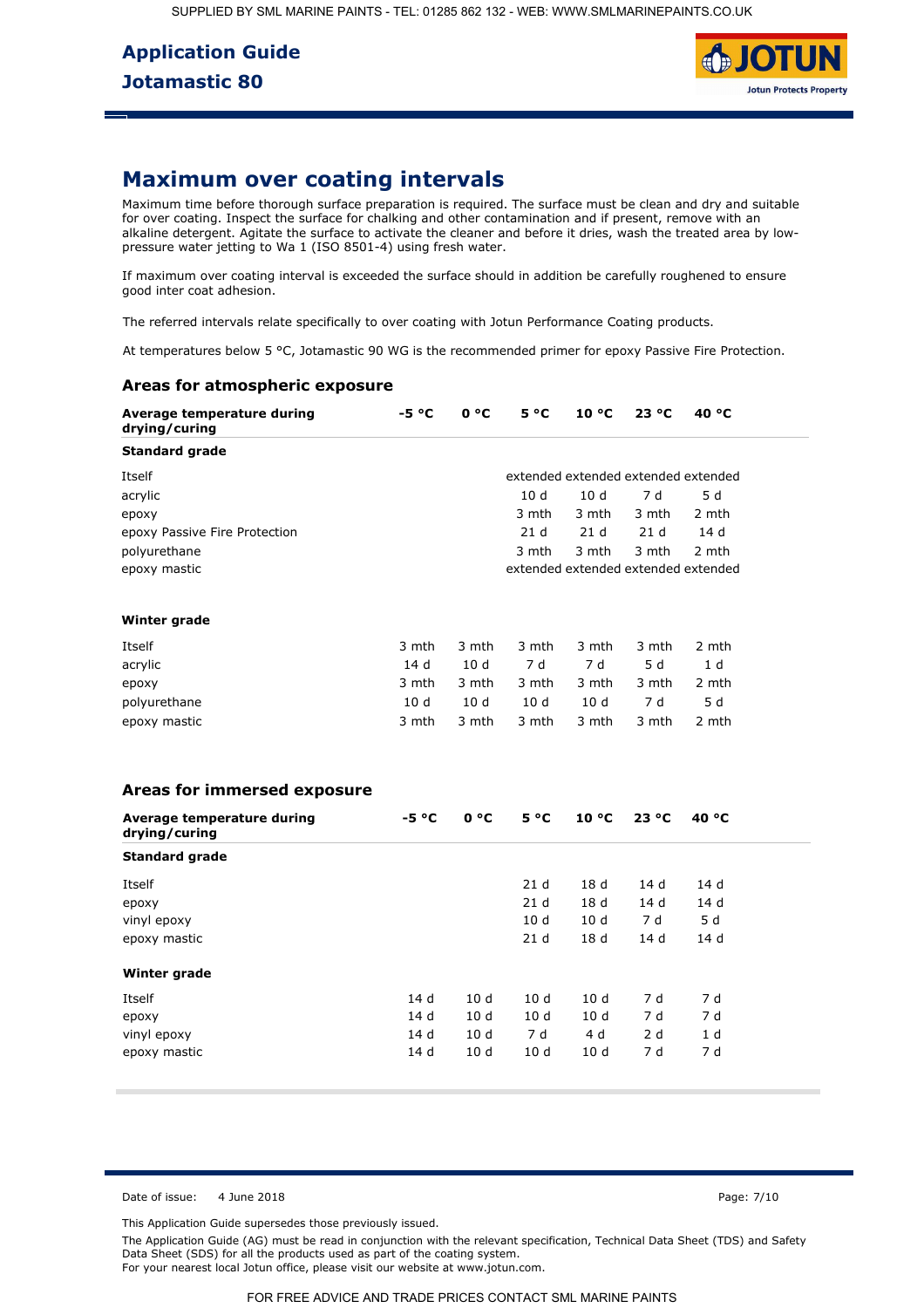

## **Other conditions that can affect drying / curing / over coating**

#### **Adding anti-skid to the coating system**

Anti skid aggregate should only be added in the final coat, and should not be used in single coat systems. Spread the aggregate evenly on the surface before half of time to Surface dry. Use Jotun Anti-skid, medium particle size (400 - 600 µm) for coatings applied in 150 to 400 µm DFT. The recommended usage is 2.5 - 3.3 kg per 10 litres of paint.

### **Repair of coating system**

#### **Damages to the coating layers:**

Prepare the area through sandpapering or grinding, followed by thorough cleaning/vacuuming. When the surface is clean and dry the coating may be over coated by itself or by another product, ref. original specification.

Always observe the maximum over coating intervals. If the maximum over coating interval is exceeded the surface should be carefully roughened in order to ensure good intercoat adhesion.

#### **Damages exposing bare substrate:**

Remove all rust, loose paint, grease or other contaminants by spot blasting, mechanical grinding, water and/or solvent washing. Feather edges and roughen the overlap zone of surrounding intact coating. Apply the coating system specified for repair.

#### **Repair of damaged areas**

Sags and runs can be caused by too high wet film thickness, too much thinner added or the spray gun used too close to the surface.

Repair by using a paint brush to smooth the film when still wet.

Sand down to a rough, even surface and re-coat if the coating is cured.

Orange peel can be caused by poor flow/levelling properties of the paint, poor atomization of the paint, thinner evaporating too fast or the spray gun held too close to the surface.

This can be rectified by abrading the surface and applying an additional coat after having adjusted the application properties or the application technique.

Dry spray can be caused by poor atomization of the paint, spray gun held too far from the surface, high air temperature, thinner evaporating too fast or coating applied in windy conditions.

Sand down to a rough even surface and re-coat.

Pinholes can be caused by entrapped solvents in the film or by incorrect application technique. Pinholes can be repaired as per procedure for damages to the coating layer or to the substrate, ref. above.

#### **Surface finish**

Amine sweating may occur when amine cured epoxy coatings are cured at low temperatures and/or humid conditions. Amine sweating can sometimes be observed on the surface as a sticky residue or as discolouration. It can seriously affect the adhesion of the subsequent coat and must be removed. If amine sweating is suspected, wash the surface with warm water and detergent, and rinse thoroughly with water. Light abrasion of the surface and removal of dust before over coating will further secure good intercoat adhesion. Amine sweating can be minimized by observing the induction time stated in TDS.

#### **Coating film continuity**

When required by the specification, the coating shall be tested for film discontinuity according to ASTM D 5162, test method A or B as appropriate for the actual dry film thickness. All recorded defects shall be repaired by best practical means.

Date of issue: 4 June 2018 Page: 8/10

This Application Guide supersedes those previously issued.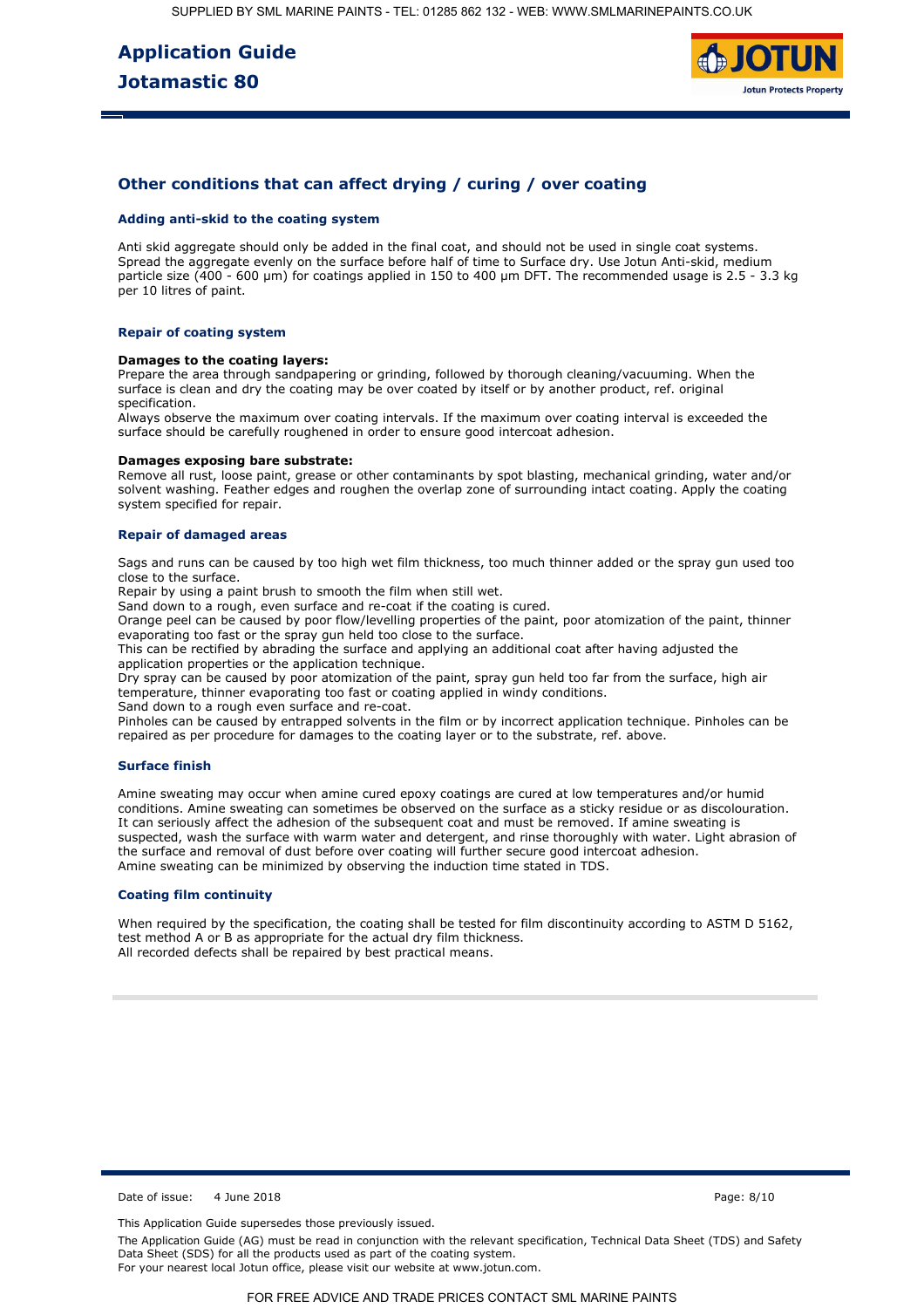SUPPLIED BY SML MARINE PAINTS - TEL: 01285 862 132 - WEB: WWW.SMLMARINEPAINTS.CO.UK

# **Application Guide Jotamastic 80**



## **Quality assurance**

The following information is the minimum required. The specification may have additional requirements.

- Confirm that all welding and other metal work has been completed before commencing pre-treatment and surface preparation

- Confirm that installed ventilation is balanced and has the capacity to deliver and maintain the RAQ

- Confirm that the required surface preparation standard has been achieved and is held prior to coating application

[- Confirm that the climatic conditions are within recommendations in the AG, and are held during the application](https://www.smlmarinepaints.co.uk/primers/jotamastic-range/jotamastic-80)  - Confirm that the required number of stripe coats have been applied

- Confirm that each coat meets the DFT requirements in the specification
- Confirm that the coating has not been adversely affected by rain or other factors during curing

- Observe that adequate coverage has been achieved on corners, crevices, edges and surfaces where the spray gun cannot be positioned so that its spray impinges on the surface at 90° angle

- Observe that the coating is free from defects, discontinuities, insects, abrasive media and other contamination - Observe that the coating is free from misses, sags, runs, wrinkles, fat edges, mud cracking, blistering, obvious pinholes, excessive dry spray, heavy brush marks and excessive film build

Observe that the uniformity and colour are satisfactory

All noted defects shall be fully repaired to conform to the coating specification.

## **Caution**

This product is for professional use only. The applicators and operators shall be trained, experienced and have the capability and equipment to mix/stir and apply the coatings correctly and according to Jotun's technical documentation. Applicators and operators shall use appropriate personal protection equipment when using this product. This guideline is given based on the current knowledge of the product. Any suggested deviation to suit the site conditions shall be forwarded to the responsible Jotun representative for approval before commencing the work.

For further advice please contact your local Jotun office.

## **Health and safety**

Please observe the precautionary notices displayed on the container. Use under well ventilated conditions. Do not inhale spray mist. Avoid skin contact. Spillage on the skin should immediately be removed with suitable cleanser, soap and water. Eyes should be well flushed with water and medical attention sought immediately.

## **Accuracy of information**

Always refer to and use the current (last issued) version of the TDS, SDS and if available, the AG for this product. Always refer to and use the current (last issued) version of all International and Local Authority Standards referred to in the TDS, AG & SDS for this product.

## **Colour variation**

Some coatings used as the final coat may fade and chalk in time when exposed to sunlight and weathering effects. Coatings designed for high temperature service can undergo colour changes without affecting performance. Some slight colour variation can occur from batch to batch. When long term colour and gloss retention is required, please seek advice from your local Jotun office for assistance in selection of the most suitable top coat for the exposure conditions and durability requirements.

### **Reference to related documents**

The Application Guide (AG) must be read in conjunction with the relevant specification, Technical Data Sheet (TDS) and Safety Data Sheet (SDS) for all the products used as part of the coating system.

When applicable, refer to the separate application procedure for Jotun products that are approved to classification societies such as PSPC, IMO etc.

# **Symbols and abbreviations**

min = minutes TDS = Technical Data Sheet  $h =$  hours  $AG =$  Application Guide

#### Date of issue: 4 June 2018 Page: 9/10

This Application Guide supersedes those previously issued.